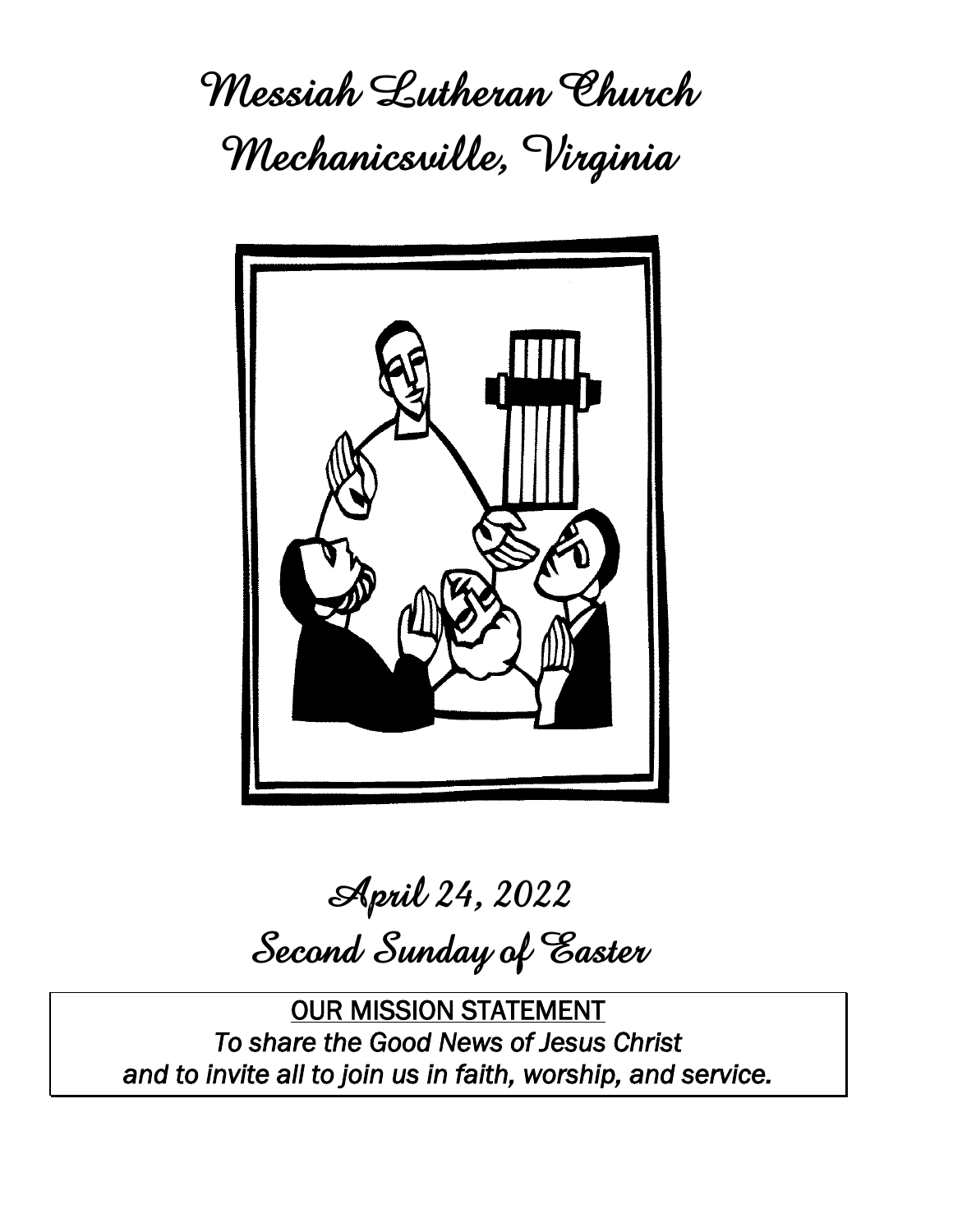The service will be livestreamed at 10:45 am on Messiah's FB page, and that video will be available later on the church website and YouTube. Facebook link:<https://www.facebook.com/MessiahMech/>

# **MESSIAH LUTHERAN CHURCH**

8154 Atlee Road, Mechanicsville, VA 23111 Pastor: The Rev. Ryan Radtke

Church: (804) 746-7134; Email: MessiahMech@gmail.com; Website: [MessiahMech.c](http://www.mlcas.org/)om

# Second Sunday of Easter April 24, 2022

# **WELCOME AND ANNOUNCEMENTS**

*Welcome visitors! May the Spirit of Christ fill your heart as we worship today. You are invited to make Messiah your church home. Please extend a warm welcome to Pastor Elizabeth Yates who will be leading us in worship on today.*

# **EASTER GREETING**

- P: Alleluia! Christ is risen!
- C: *He is risen, indeed! Alleluia*

# **\*CONFESSION AND FORGIVENESS**

P: In the name of the Father, and of the  $\pm$  Son, and of the Holy Spirit.

# **C:** *Amen*

P: God of all mercy and consolation, come to the help of your people, turning us from our sin to live for you alone. Give us the power of your Holy Spirit that we may confess our sin, receive your forgiveness, and grow into the fullness of Jesus Christ, our Savior and Lord.

# **C:** *Amen*

- P: Let us confess our sin in the presence of God and of one another.
- P: Most merciful God,
- **C:** *we confess that we are captive to sin and cannot free ourselves. We have sinned against you in thought, word, and deed, by what we have done and by what we have left undone. We have not loved you with our whole heart; we have not loved our neighbors as ourselves. For the sake of your Son, Jesus Christ, have mercy on us. Forgive us, renew us, and lead us, so that we may delight in your will and walk in your ways, to the glory of your holy name. Amen***.**
- P: In the mercy of almighty God, Jesus Christ was given to die for us, and for his sake God forgives us all our sins. As a called and ordained minister of the church of Christ, and by his authority, I therefore declare to you the entire forgiveness of all your sins, in the name of the Father, and of the  $\pm$  Son, and of the Holy Spirit.
- **C: Amen.**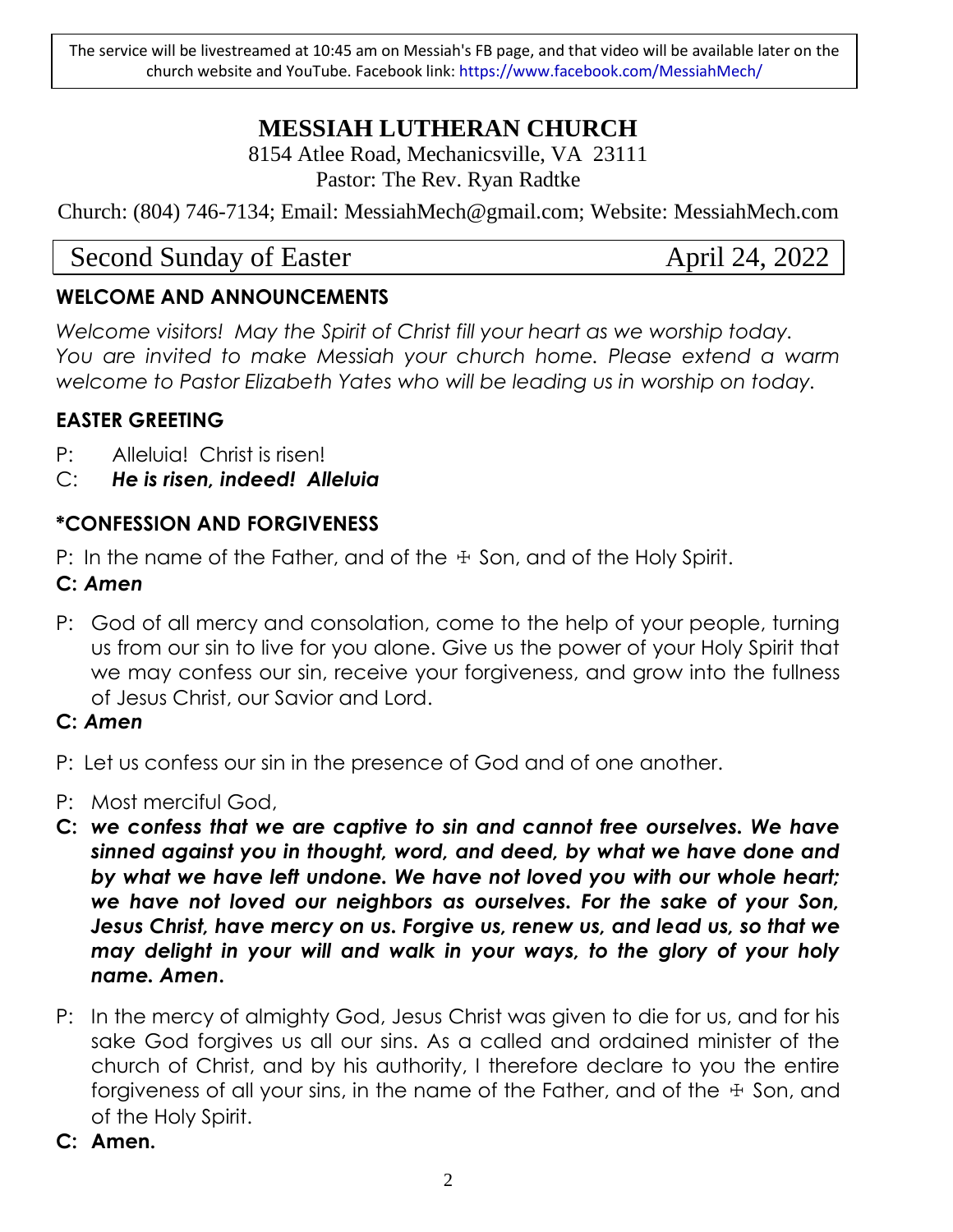GATHERING SONG Alleluia! Jesus Is Risen! (ELW 377)



Duplication in any form prohibited without permission or valid license from copyright administrator.

#### **THE GREETING**

- P: The grace of our Lord Jesus Christ, the love of God, and the communion of the Holy Spirit be with you all.
- **C:** *And also with you.*

#### **PRAYER OF THE DAY**

P: Let us pray: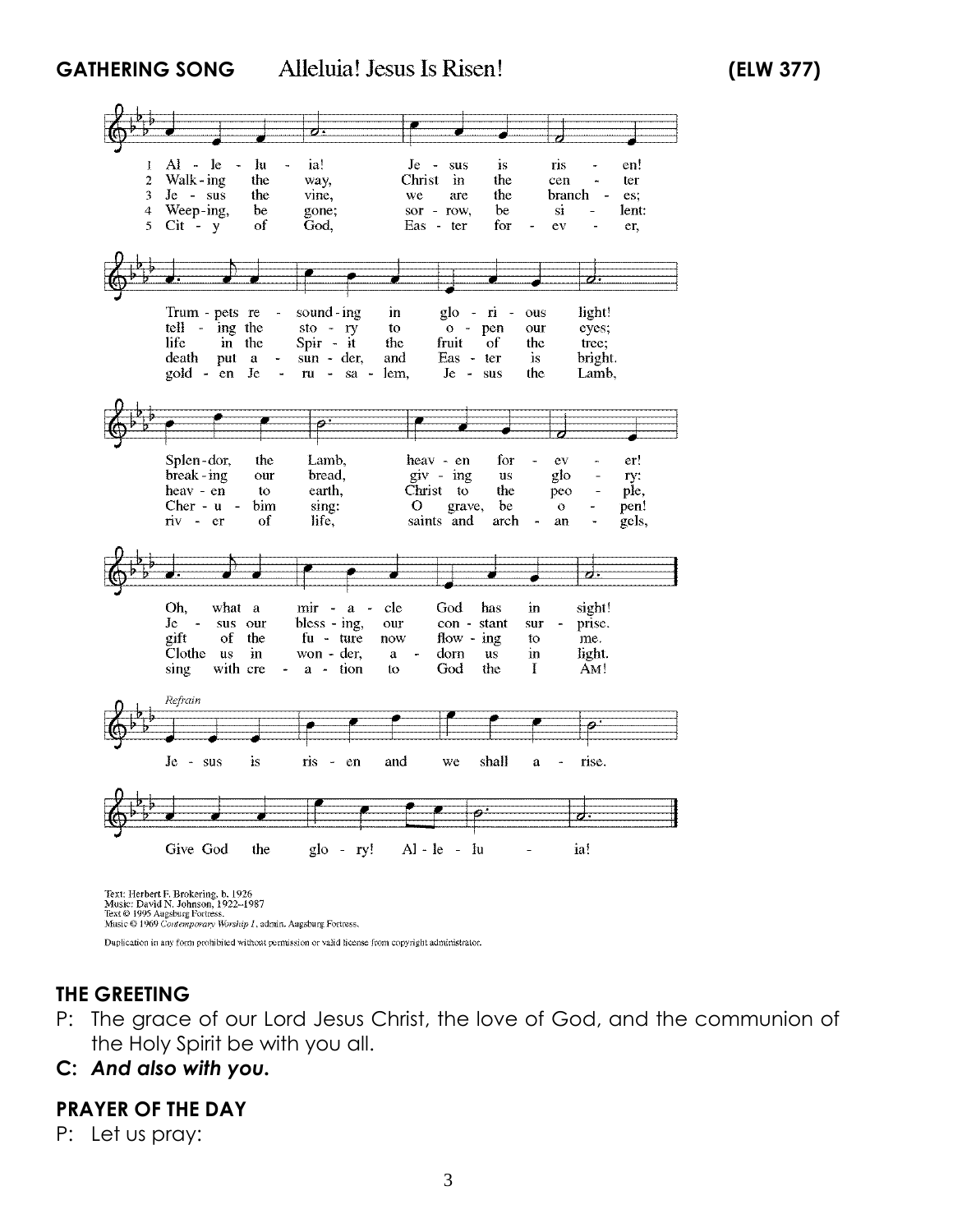*C: O God of life, you reach out to us amid our fears with the wounded hands of your risen Son. By your Spirit's breath revive our faith in your mercy, and strengthen us to be the body of your Son, Jesus Christ, our Savior and Lord, who lives and reigns with you and the Holy Spirit, one God, now and forever. Amen.*

#### **FIRST LESSON Acts 5:27-32 Lector**

A reading from Acts.

*Peter has been arrested for proclaiming the good news of Jesus' death and resurrection. His response to the charges of the high priest summarizes the early church's proclamation of forgiveness of sin through repentance.*

27When they had brought [the apostles,] they had them stand before the council. The high priest questioned them, <sup>28</sup>saying, "We gave you strict orders not to teach in this name, yet here you have filled Jerusalem with your teaching and you are determined to bring this man's blood on us." <sup>29</sup>But Peter and the apostles answered, "We must obey God rather than any human authority. <sup>30</sup>The God of our ancestors raised up Jesus, whom you had killed by hanging him on a tree. <sup>31</sup>God exalted him at his right hand as Leader and Savior that he might give repentance to Israel and forgiveness of sins. <sup>32</sup>And we are witnesses to these things, and so is the Holy Spirit whom God has given to those who obey him."

- L: The word of the Lord.
- **C:** *Thanks be to God.*

# **SECOND LESSON: Revelation 1:4-8 Lector**

A reading from Revelation.

*The book of Revelation recounts a mystical vision of the risen Christ experienced by a Christian prophet named John. Here he describes Christ as a timeless redeemer, the beginning, present, and end of all time.*

<sup>4</sup>John to the seven churches that are in Asia:

Grace to you and peace from him who is and who was and who is to come, and from the seven spirits who are before his throne, <sup>5</sup> and from Jesus Christ, the faithful witness, the firstborn of the dead, and the ruler of the kings of the earth.

To him who loves us and freed us from our sins by his blood, <sup>6</sup>and made us to be a kingdom, priests serving his God and Father, to him be glory and dominion forever and ever. Amen.

<sup>7</sup>Look! He is coming with the clouds;

every eye will see him,

even those who pierced him;

and on his account all the tribes of the earth will wail. So it is to be. Amen.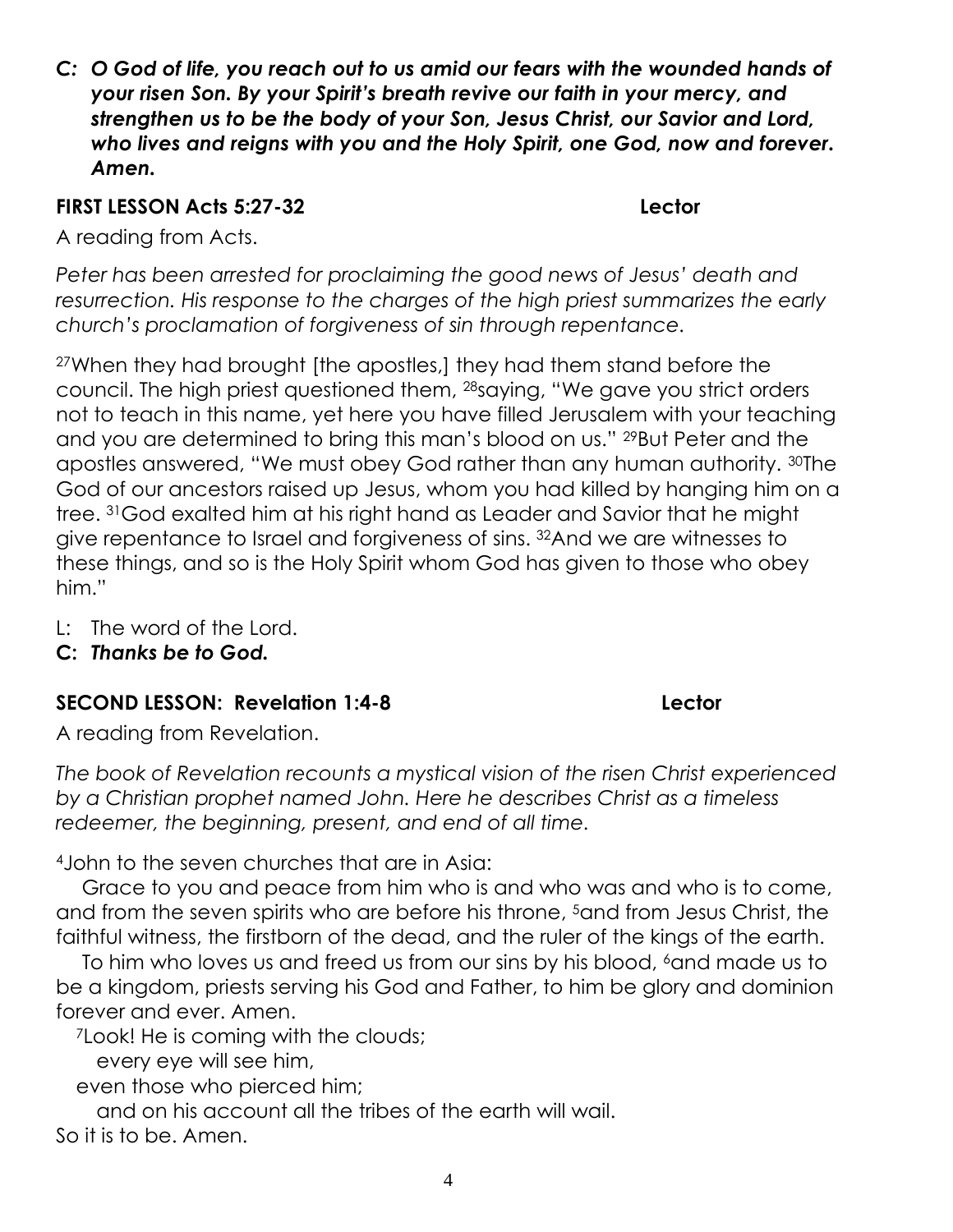<sup>8</sup>"I am the Alpha and the Omega," says the Lord God, who is and who was and who is to come, the Almighty.

- L: The word of the Lord.
- **C:** *Thanks be to God.*

# **GOSPEL: John 20:19-31**

- P: The Holy Gospel according to John.
- **C:** *Glory to you, O Lord.*

*The unprecedented events of the day of resurrection continue as the risen Jesus appears to his fearful disciples. A week later, after Thomas worships Jesus, Jesus pronounces that the blessings of the resurrection are also for those who "have not seen and yet believe."*

<sup>19</sup>When it was evening on that day, the first day of the week, and the doors of the house where the disciples had met were locked for fear of the Jews, Jesus came and stood among them and said, "Peace be with you." 20After he said this, he showed them his hands and his side. Then the disciples rejoiced when they saw the Lord. 21Jesus said to them again, "Peace be with you. As the Father has sent me, so I send you." 22When he had said this, he breathed on them and said to them, "Receive the Holy Spirit, <sup>23</sup>If you forgive the sins of any, they are forgiven them; if you retain the sins of any, they are retained."

<sup>24</sup>But Thomas (who was called the Twin), one of the twelve, was not with them when Jesus came. 25So the other disciples told him, "We have seen the Lord." But he said to them, "Unless I see the mark of the nails in his hands, and put my finger in the mark of the nails and my hand in his side, I will not believe."

<sup>26</sup>A week later his disciples were again in the house, and Thomas was with them. Although the doors were shut, Jesus came and stood among them and said, "Peace be with you." 27Then he said to Thomas, "Put your finger here and see my hands. Reach out your hand and put it in my side. Do not doubt but believe." 28Thomas answered him, "My Lord and my God!" 29Jesus said to him, "Have you believed because you have seen me? Blessed are those who have not seen and yet have come to believe."

<sup>30</sup>Now Jesus did many other signs in the presence of his disciples, which are not written in this book. 31But these are written so that you may come to believe that Jesus is the Messiah, the Son of God, and that through believing you may have life in his name.

- P: The Gospel of the Lord.
- **C:** *Praise to you, O Christ.*

#### **SERMON Pastor Elizabeth Yates**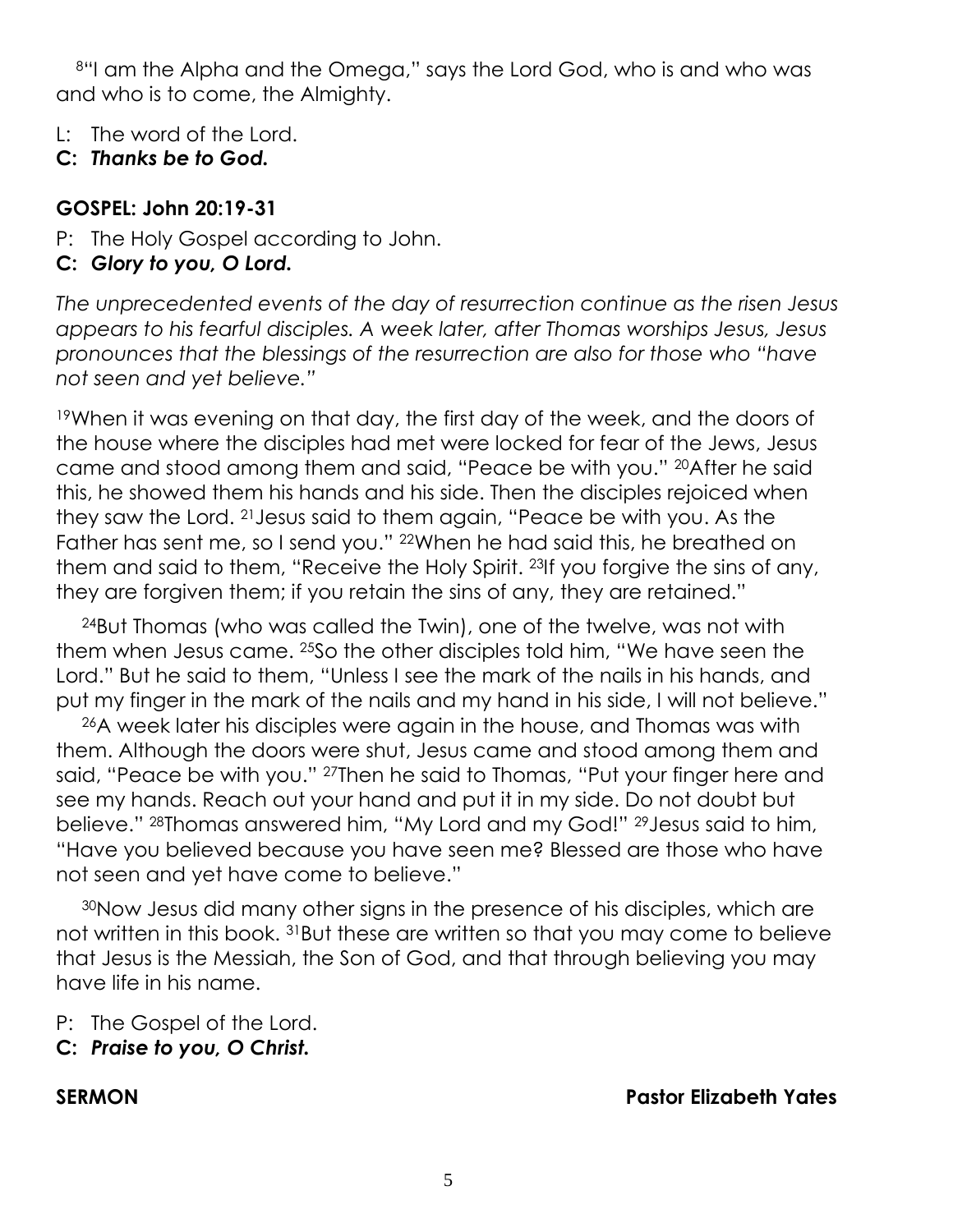

Duplication in any form prohibited without permission or valid license from copyright administrator.

#### **CREED**

**I believe in God, the Father almighty, creator of heaven and earth. I believe in Jesus Christ, God's only Son, our Lord, who was conceived by the Holy Spirit, born of the virgin Mary, suffered under Pontius Pilate, was crucified, died, and was buried; he descended to the dead.\* On the third day he rose again; he ascended into heaven, he is seated at the right hand of the Father, and he will come to judge the living and the dead. I believe in the Holy Spirit, the holy catholic church, the communion of saints,**

**the forgiveness of sins,**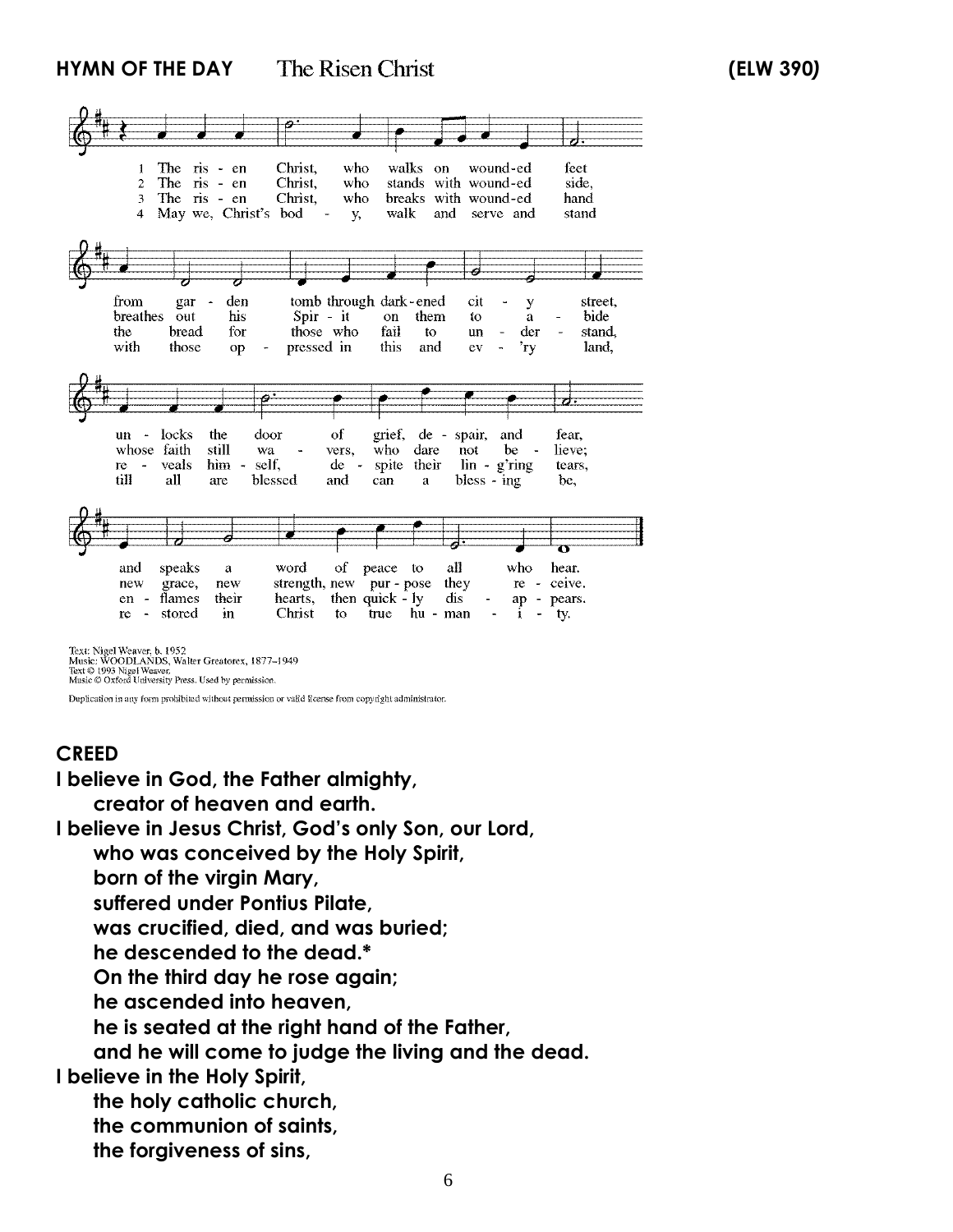#### **the resurrection of the body, and the life everlasting. Amen.**

# **PRAYERS**

- A: Set free from captivity to sin and death, we pray to the God of resurrection for the church, people in need, and all of creation. *[Brief silence]*
- A: Holy One who acts righteously, equip your church as witnesses of your goodness to go and tell others of your abundant love, that they may believe that Jesus is our salvation and life. God, in your mercy,

#### **C:** *hear our prayer.*

A: Renew your people's commitment to use resources responsibly and to live well with your creation. Invite us to recognize and nurture signs of resurrection life in the natural world. God, in your mercy,

#### **C:** *hear our prayer.*

A: Direct those who are given human authority to lead with humility and compassion. By your Holy Spirit channel their attention toward serving those who are most in need. God, in your mercy,

#### **C:** *hear our prayer.*

A: Uphold your children who cry out to you (*especially*). Wherever people are overcome by the fear of death, breathe into them your life and peace. God, in your mercy,

#### **C:** *hear our prayer.*

A: Inspire those who lead your people in worship and praise, especially the art and music ministries of this congregation. With joyful motion and sound, send us forth with praise that we cannot keep to ourselves. God, in your mercy,

#### **C:** *hear our prayer.*

A: Give us the words of your saints who, like Thomas, boldly confessed your Son as Lord and God. With Jesus our leader, empower us to live according to his ways. God, in your mercy,

# **C:** *hear our prayer.*

A: Heavenly Father, You have generously blessed us with families. Thank you for your guidance and protection. As you love and care for us, may we also always love and care for our families and keep them in our prayers. We pray this week for the Blosser, Bradley-Combs and Buckholz families as well as our Messiah family. May You keep us all from danger and sickness and guard our hearts so that we are reminded of Your Grace. God, in your mercy,

#### **C:** *hear our prayer.*

*Here other intercessions may be offered.*

- A: In your mercy, O God, respond to these prayers, and renew us by your lifegiving Spirit; through Jesus Christ, our Savior.
- **C:** *Amen***.**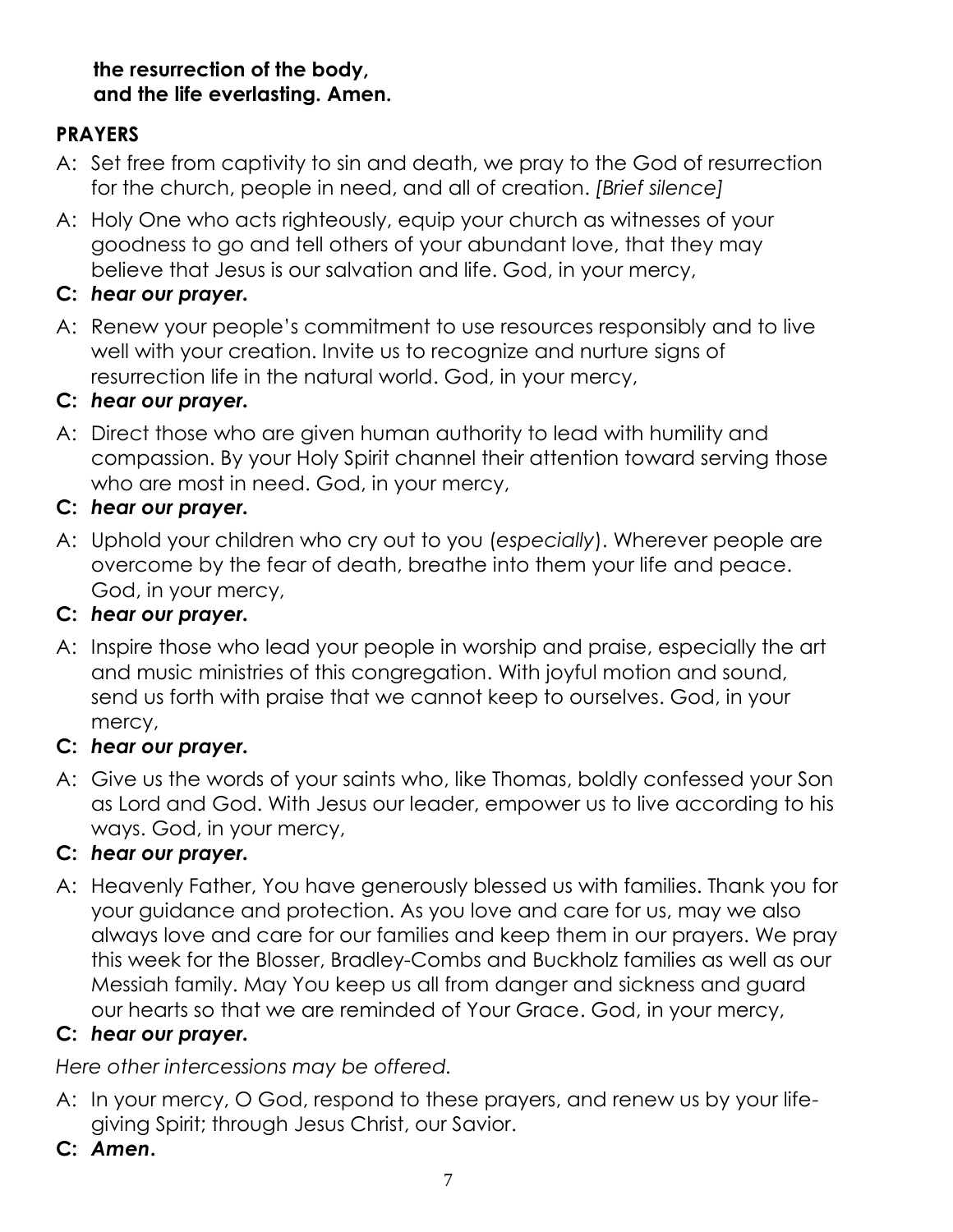# **PEACE-IN-PLACE**

P: The peace of Christ be with you always.

#### **C***: And also with you.*

*\*\*Please share signs of peace with those in your immediate vicinity only. If any are not comfortable making physical contact during the peace, please share peace in other ways.*

#### **THE GIVING OF TITHES AND OFFERINGS**

#### **OFFERTORY PRAYER**

- A: Let us pray.
- **C:** *Blessed are you, O God, ruler of heaven and earth. Day by day you shower us with blessings. As you have raised us to new life in Christ, give us glad and generous hearts, ready to praise you and to respond to those in need, through Jesus Christ, our Savior and Lord. Amen*

#### **GREAT THANKSGIVING**

- P: The Lord be with you.
- **C:** *And also with you.*
- P: Lift up your hearts.
- **C:** *We lift them to the Lord.*
- P: Let us give thanks to the Lord our God.
- **C:** *It is right to give God thanks and praise.*

#### **PREFACE**

- P: It is indeed right, our duty and our joy, that we should at all times and in all places give thanks and praise to you, almighty and merciful God, for the glorious resurrection of our Savior Jesus Christ, the true Paschal Lamb who gave himself to take away our sin; who in dying has destroyed death, and in rising has brought us to eternal life. And so, with Mary Magdalene and Peter and all the witnesses of the resurrection, with earth and sea and all their creatures, and with angels and archangels, cherubim and seraphim, we praise your name and join their unending hymn:
- **C:** *Holy, holy, holy Lord, God of pow'r and might, Heaven and earth are full of your glory. Hosanna. Hosanna. Hosanna in the highest. Blessed is he who comes in the name of the Lord. Hosanna in the highest.*

#### **THANKSGIVING AT THE TABLE**

P: Holy, mighty, and merciful Lord, heaven and earth are full of your glory. In great love you sent to us Jesus, your Son, who reached out to heal the sick and suffering, who preached good news to the poor, and who, on the cross, opened his arms to all.

In the night in which he was betrayed, our Lord Jesus took bread, and gave thanks; broke it, and gave it to his disciples, saying: Take and eat; this is my body, given for you. Do this for the remembrance of me.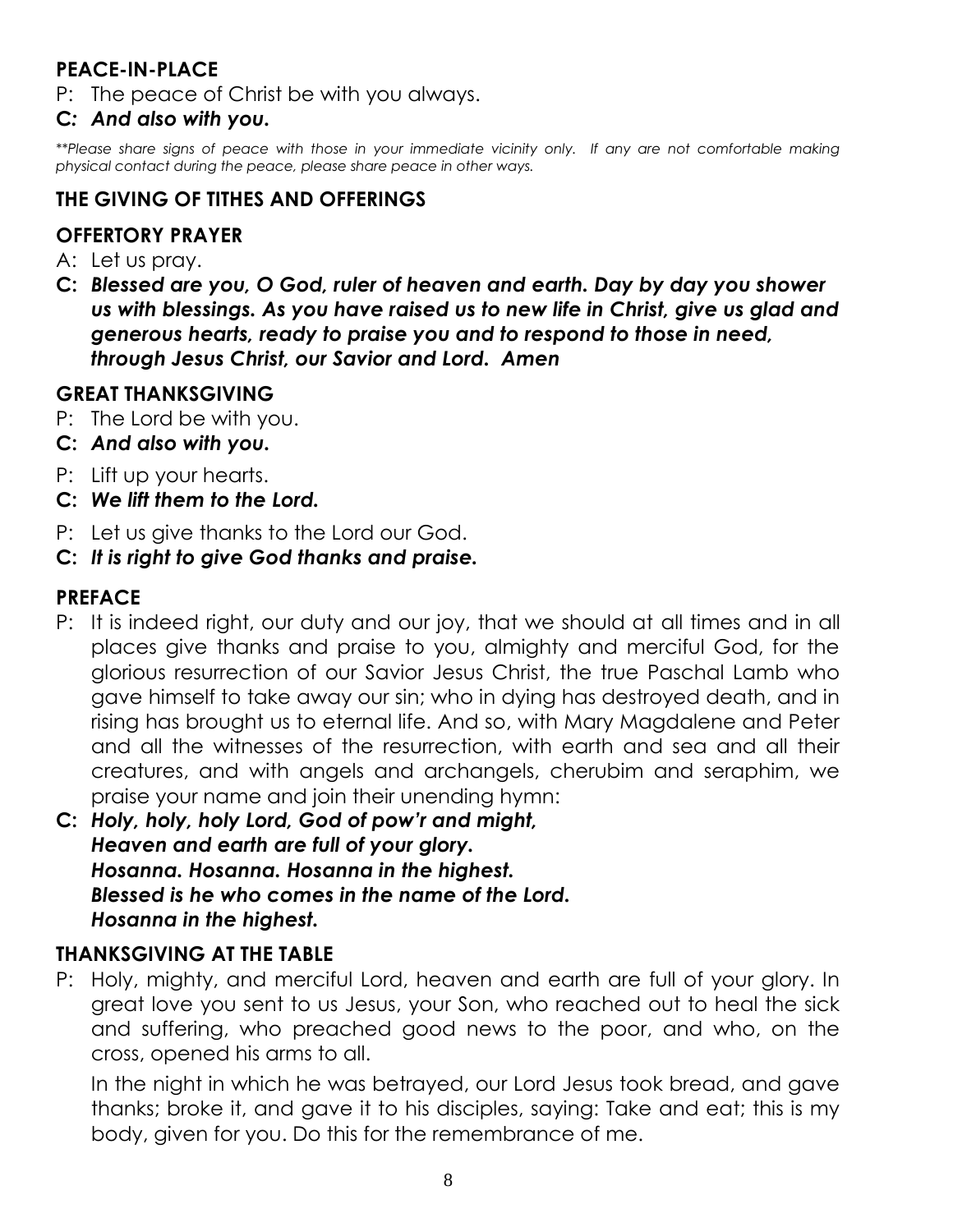Again, after supper, he took the cup, gave thanks, and gave it for all to drink, saying: This cup is the new covenant in my blood, shed for you and for all people for the forgiveness of sin. Do this for the remembrance of me.

Remembering, therefore, his death, resurrection, and ascension, we await his coming in glory. Pour out upon us the Spirit of your love, O Lord, and unite the wills of all who share this heavenly food, the body and blood of Jesus Christ, our Lord; to whom, with you and the Holy Spirit, be all honor and glory, now and forever.

**C:** *Amen***.**

#### **LORD'S PRAYER**

- P: Gathered into one by the Holy Spirit, let us pray as Jesus taught us:
- **C:** *Our Father, who art in heaven, hallowed be thy name,*

*thy kingdom come, thy will be done, on earth as it is in heaven. Give us this day our daily bread; and forgive us our trespasses, as we forgive those who trespass against us; and lead us not into temptation, but deliver us from evil. For thine is the kingdom, and the power, and the glory, forever and ever. Amen.*

# **INVITATION TO COMMUNION**

- P: Taste and see that the Lord is good.
- **C:** *Thanks be to God.*

#### **COMMUNION**

#### **POST-COMMUNION BLESSING**

- A: May the body and blood of our Lord Jesus Christ that you have received strengthen you and keep you in his grace.
- **C:** *Amen*

#### **PRAYER AFTER COMMUNION**

A: Let us pray.

Life-giving God, in the mystery of Christ's resurrection you send light to conquer darkness, water to give new life, and the bread of life to nourish your people. Send us forth as witnesses to your Son's resurrection, that we may show your glory to all the world, through Jesus Christ, our risen Lord.

**C:** *Amen*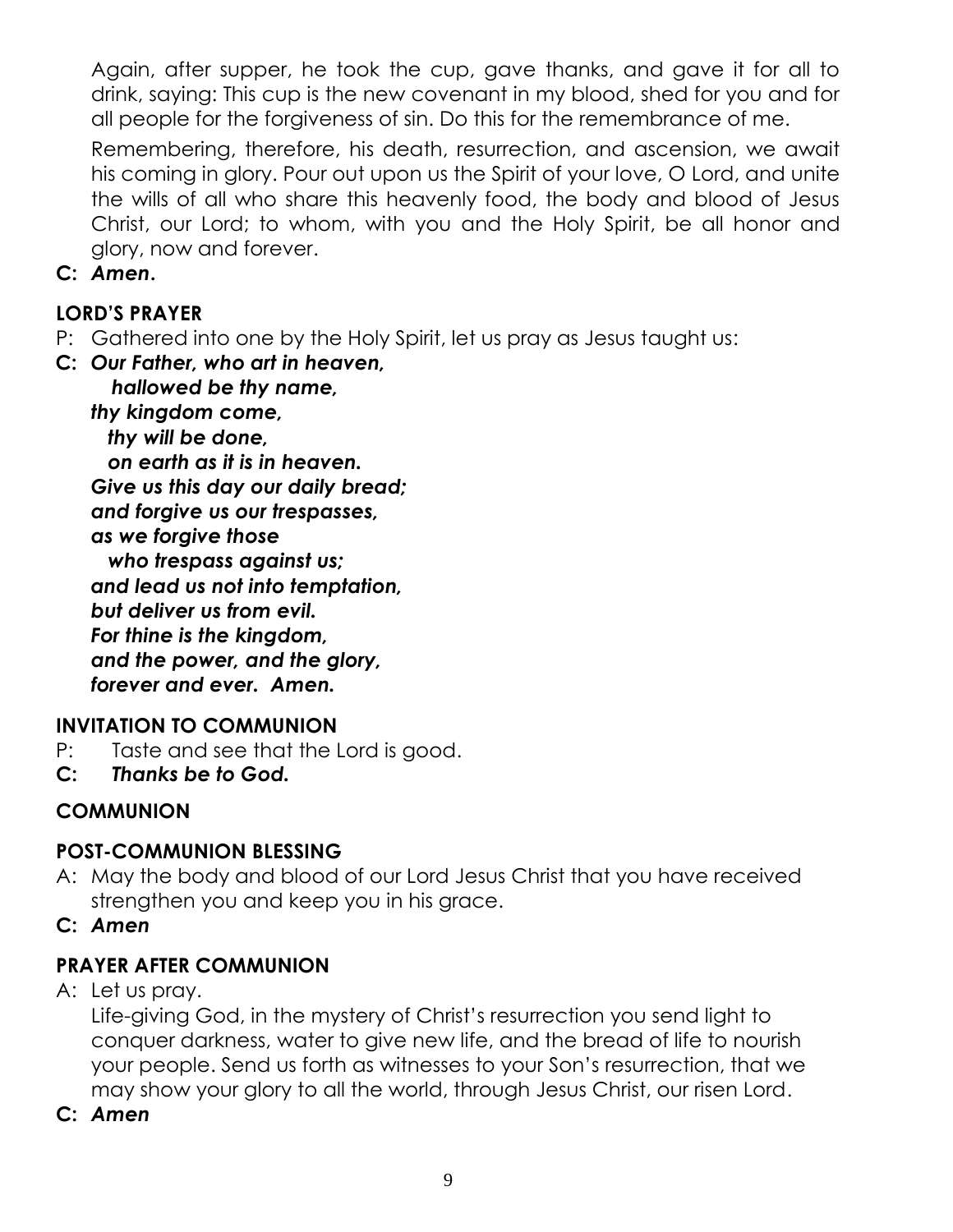#### **BLESSING**

- P: The Lord bless you and keep you. The Lord's face shine on you with grace and mercy. The Lord look upon you with favor and  $\pm$  give you peace.
- **C:** *Amen*



Text: John S. B. Monsell, 1811-1875, alt. Music: MORGENLIED, Frederick C. Maker, 1844-1927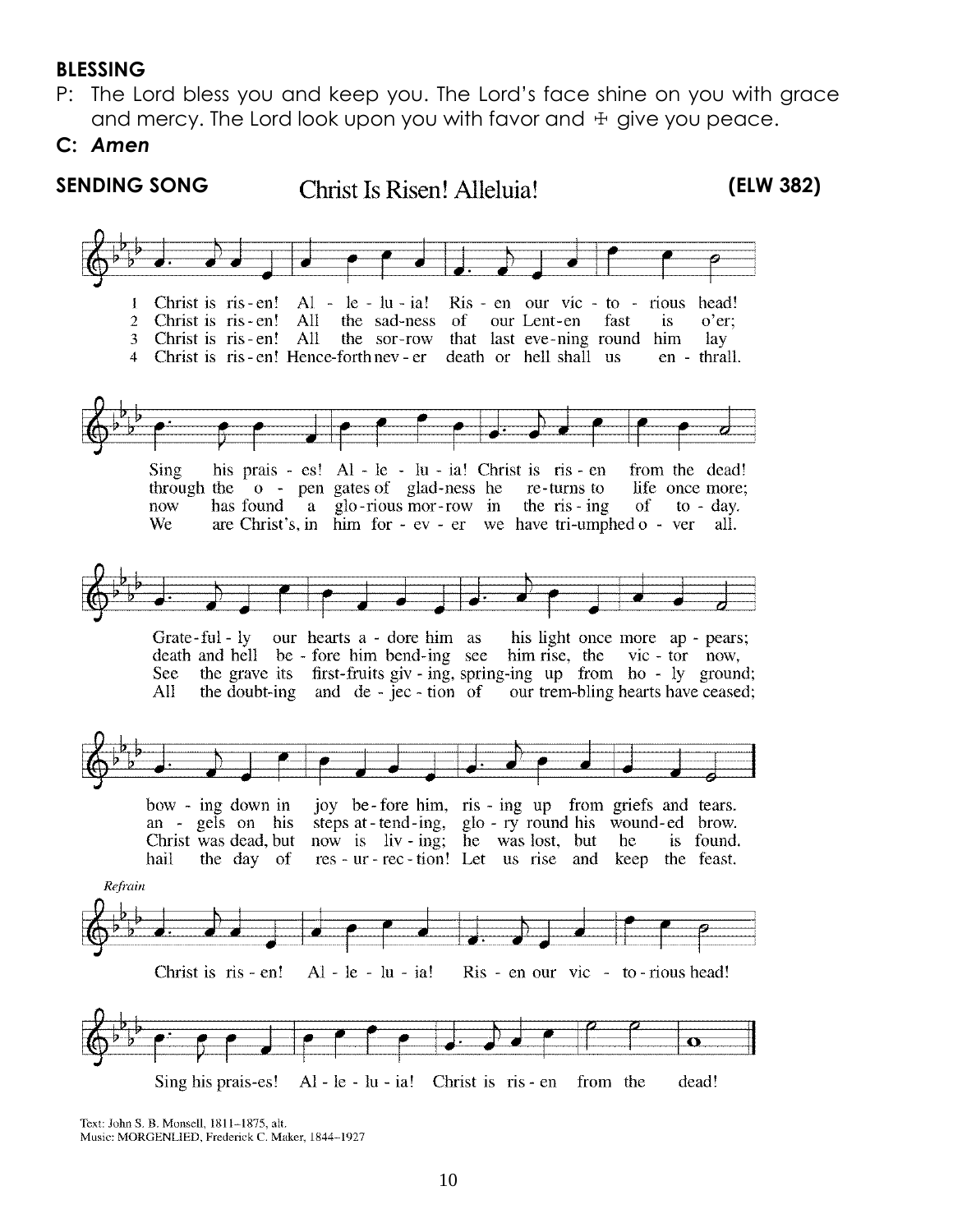#### **DISMISSAL**

A: Go in peace. Christ is with you.

#### **C:** *Thanks be to God.*

# **POSTLUDE**

(Text used by permission of Augsburg Fortress license #11886-S)

\*\*\*\*\*\*\*\*\*\*\*\*\*\*\*\*\*\*\*\*\*\*\*\*\*\*\*\*\*\*\*\*\*\*\*\*\*\*\*\*\*\*\*\*\*\*\*\*\*\*\*\*\*\*\*\*\*\*\*\*\*\*\*\*\*\*\*\*\*\*\*\*\*\*\*\*\*\*\*\*\*\*\*\*\*\*\*\*\*\*\*

#### **WORSHIP ASSISTANTS – SUNDAY, April 24, 2022**

| Pianist:        | Debbie Walker                                                |
|-----------------|--------------------------------------------------------------|
| Lay Assistants: | (1st Lay Asst) Teresa Gigante (2nd Lay Asst.) Lois Schroeder |
| Lectors:        | Lois Schroeder                                               |
| Acolyte:        | Abby Schroeder                                               |
| Greeters:       | Jean Martin                                                  |
| <b>Ushers</b>   | Roger Schroeder & Gordon Gunn                                |
| Altar Guild:    | Donna Combs & Marilyn Gunn                                   |
| Counters:       | Becky Collie & Leroy Deere                                   |
| Live Streamer:  | <b>Heather Williams</b>                                      |

#### \*\*\*\*\*\*\*\*\*\*\*\*\*\*\*\*\*\*\*\*\*\*\*\*\*\*\*\*\*\*\*\*\*\*\*\*\*\*\*\*\*\*\*\*\*\*\*\*\*\*\*\*\*\*\*\*\*\*\*\*\*\*\*\*\*\*\*\*\*\*\*\*\*\*\*\*\*\*\*\*\*\*\*\*\*\*\*\*\*\*\*

# **Announcements**

#### **PASTOR RYAN'S OFFICE HOURS**

Pastor Ryan will be in and out of the office this week. Please call or email him to set up an appointment, at 507-360-7276 and/or [messiahmechpr@gmail.com.](mailto:messiahmechpr@gmail.com)

#### **WEEKLY FINANCIAL UPDATE**

Here is this week's information based on our 2022 budget.

- Contributions to the general fund averaged \$3,366.84 (up from \$3,211.11 through April 17, 2022).
- We are \$11,282.57 behind the year-to-date budget needs. (decreasing from \$12,913.35)
- Weekly budget need is \$4,072.

#### **GLOBAL BARNYARD**

Donations have been counted and the total amount collected for is \$224.27. Thank you to all who contributed to this project. We'll share the final shopping cart of goodness on May 1st!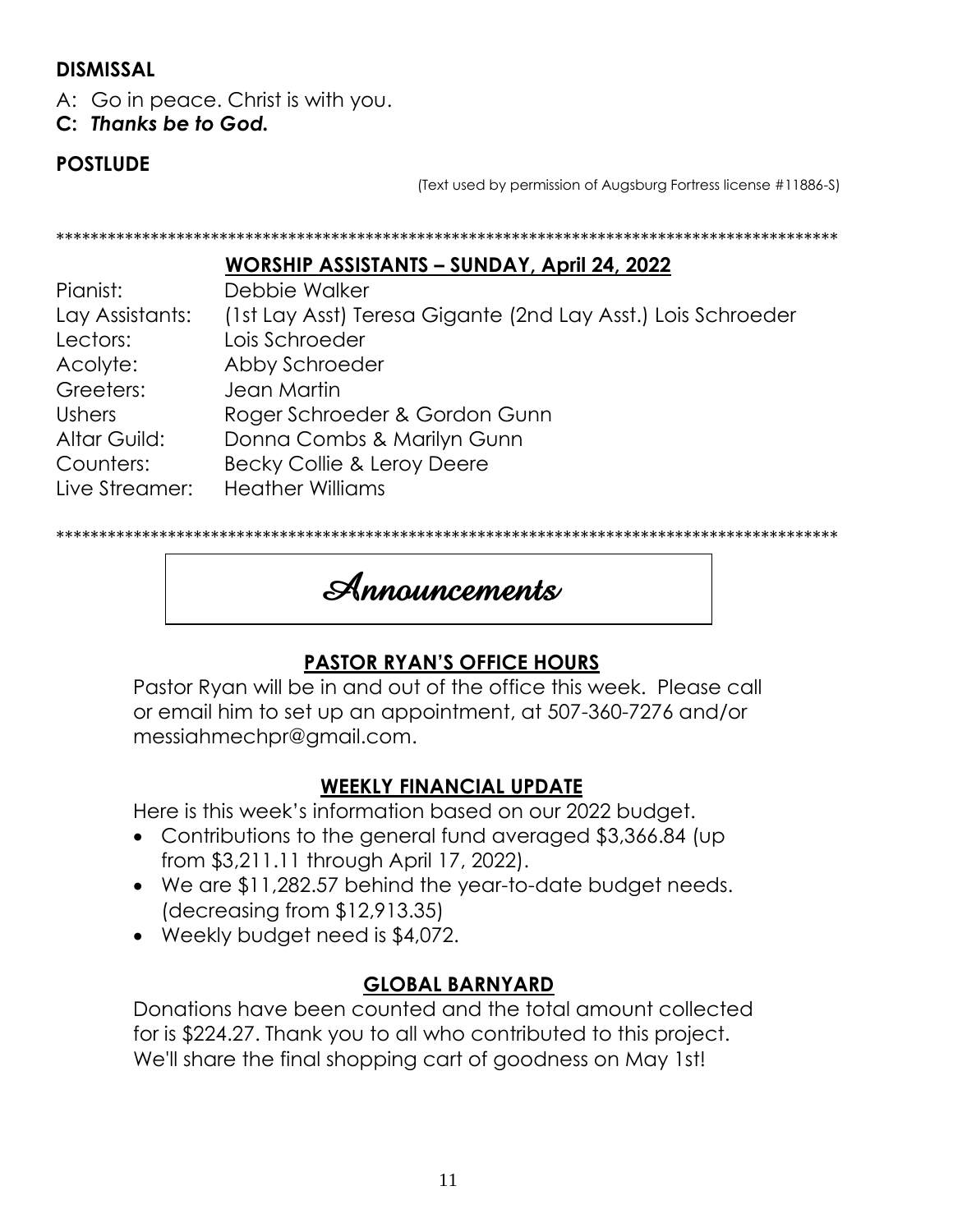#### **MCEF FUNDRAISER AND NEEDS**

The third Monday at Chicken Salad Chick is MCEF day. Say you support MCEF and a percentage of the sale will be donated to MCEF. Current needs include boxed meals (such as Hamburger Helper), pasta and rice sides and deodorant (for men and women) and full size sheet sets.

## **NEW ADULT CHRISTIAN FORMATION STUDY STARTING MAY 1**

Starting May 1 we will be discussing the book *Tattoos on the Heart: The Power of Boundless Compassion* by Father Gregory Boyle. It tells the story of Father Boyle's work with gang populations in East Los Angeles, and it is full of powerful stories of grace, redemption, and compassion – perfect for the Easter season of resurrection. Please find a copy now (library, e-reader, book store, online) so you have it ready for the 1st. (A small number of copies is available from church.) Please read the introduction and chapter 1 for the first discussion.

## **COVID PROTOCOLS UPDATE FROM COUNCIL**

The Church Council continues to monitor the local COVID numbers to ensure that we are staying in the "Low" category in Hanover County and the surrounding area. We will continue to gradually bring back various worship and other church activities, including Communion at the altar rail and more singing on Easter – and an Easter breakfast! Following Easter we will bring back a fuller liturgy, with the sharing of the peace to follow sometime later. For the time being, we will still ask Communion servers to wear masks. Anyone is of course still welcome to wear a mask if they need to, are required to, or feel more comfortable to do so.

# **5% DONATION WHEN YOU SHOP ON AMAZON!**

The Stewardship team would like to remind everyone to sign up and use Amazon Smile! Signing up is easy and does not interfere with Prime Membership benefits. Amazon donates .5% of eligible purchases to the charitable organization of your choice. Step 1: visit smile.amazon.com; Step 2: sign in with your amazon account credentials; Step 3: Search for "Messiah Lutheran Church Mechanicsville"; Step 4: Start SHOPPING! \*please remember to bookmark smile.amazon.com for easy access every time you shop. You must add the "smile" for this program. Thank you all and happy shopping!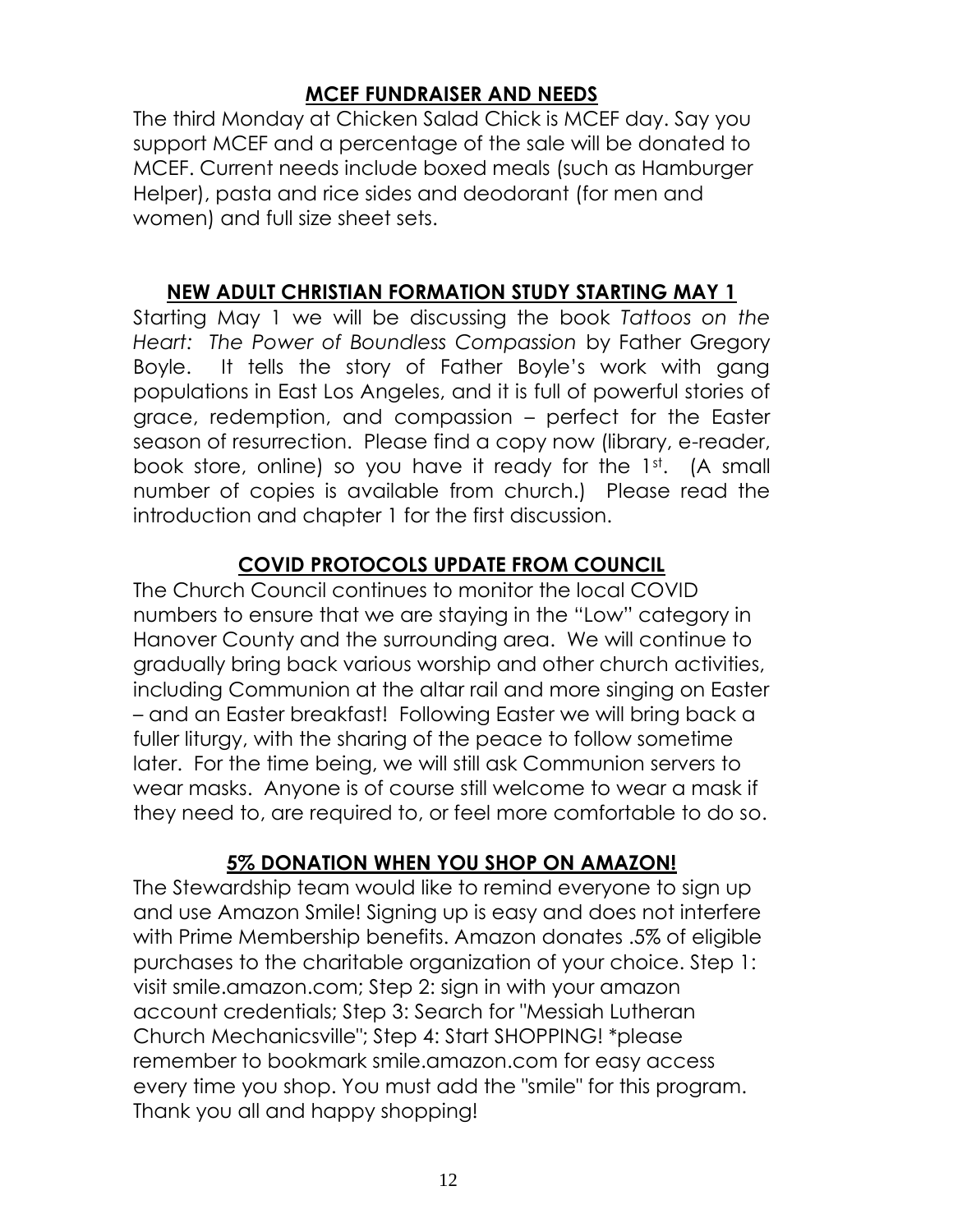#### **LUTHERAN DISASTER RESPONSE – EASTERN EUROPE RESPONSE**

Please visit the Lutheran Disaster Response website to see how you can contribute to the ongoing aid and recovery efforts for a variety of crises, both in the U.S. and around the globe. The situation is especially urgent right now in Ukraine, as well as other Eastern European countries where refugees fleeing Ukraine are seeking safety, such as Hungary, Poland, and Slovakia. Just mark your donations "Eastern Europe Crisis Response."

### **KAIROS REGISTRATION IS OPEN**

Kairos will be held from **June 26 (Sunday evening) to July 1 (Friday noon) at Roanoke College**. Kairos is the Synod's weeklong faith formation event, offered each summer for youth who will be 9th-12th graders in the fall. Kairos has many special features: event theme t-shirts, Open Talent Mic Show, faith testimonies, comic relief, reflection time, prayer stations, speed friending, t-shirt fashion show, small group time, and more!

This event is a chance for youth who are already committed to a life of faith to be part of a unique Christian community for an entire week, to have a fresh experience of the grace and presence of God in that community, and to develop habits for discipleship that can be taken home as they live out their baptismal call to be followers of Jesus. Check out the following link for more information: https://vasynod.org/event/kairos/

#### **POWER IN THE SPIRIT REGISTRATION NOW OPEN -July 14-16, 2022**

What does it mean to be a leader in the Church and a follower of Jesus? The words of Saint Thomas reveal a disciple whose faith in Jesus makes him willing to go where Jesus goes, even when danger and death are real possibilities. For Thomas, it's better to be unsafe with Jesus than to stay behind as Jesus heads into dangerous places. For the Church today, we just may be called to a similar faith that goes with Jesus—even into danger. At Power in the Spirit 2022, we'll explore these themes, and more!

Come and learn! Come for fellowship! Come to serve your neighbor! Come to Power in the Spirit 2022! Check out this link for more information: https://vasynod.org/power-in-the-spirit/